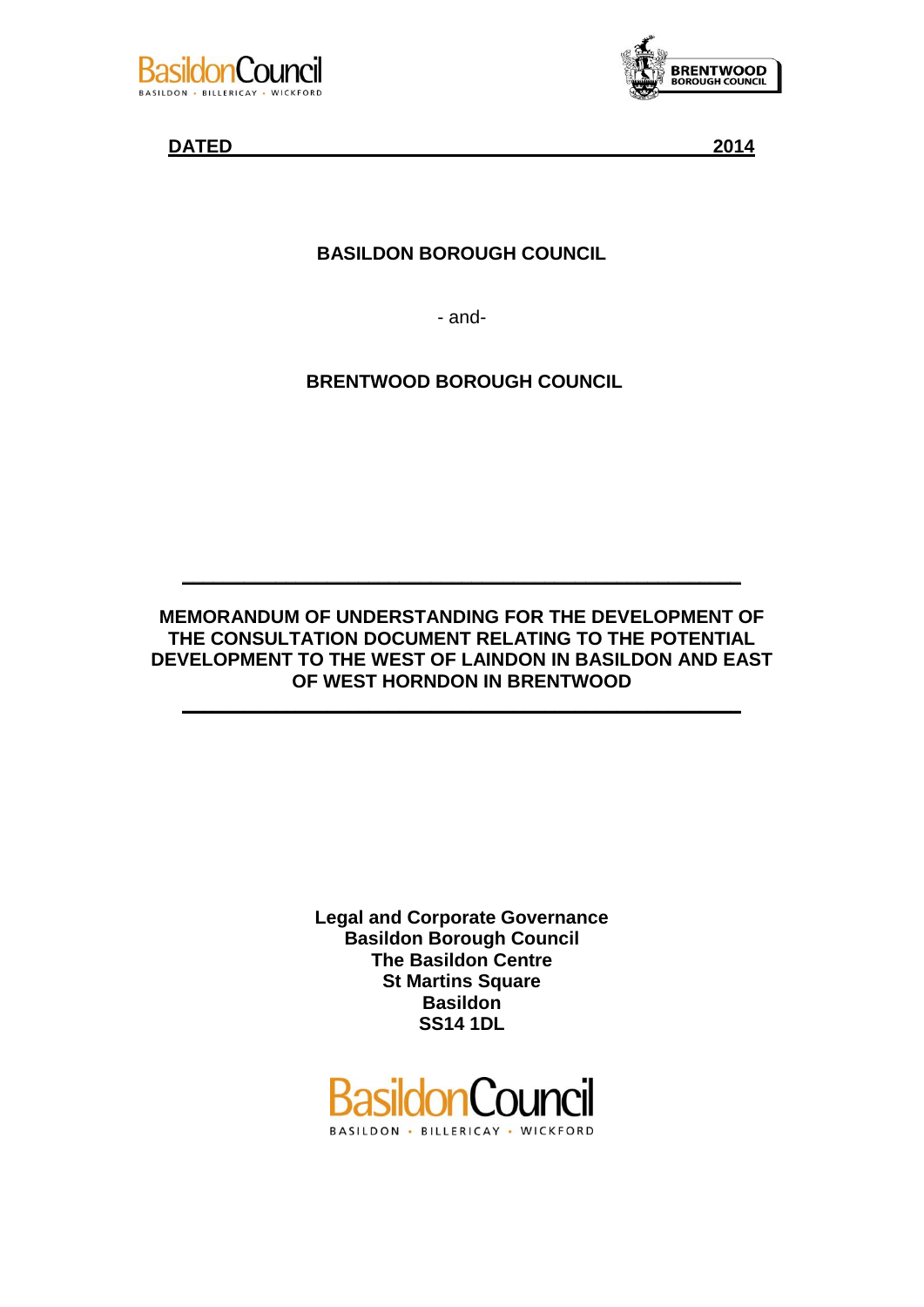



# **Contents**

| <b>CLAUSE</b>  |  |
|----------------|--|
| $\mathbf{1}$ . |  |
| 2.             |  |
| 3.             |  |
| 4.             |  |
| 5.             |  |
| 6.             |  |
| 7.             |  |
| 8.             |  |
| 9.             |  |
| 10.            |  |
| 11.            |  |
| 12.            |  |
|                |  |
|                |  |

#### **ANNEX**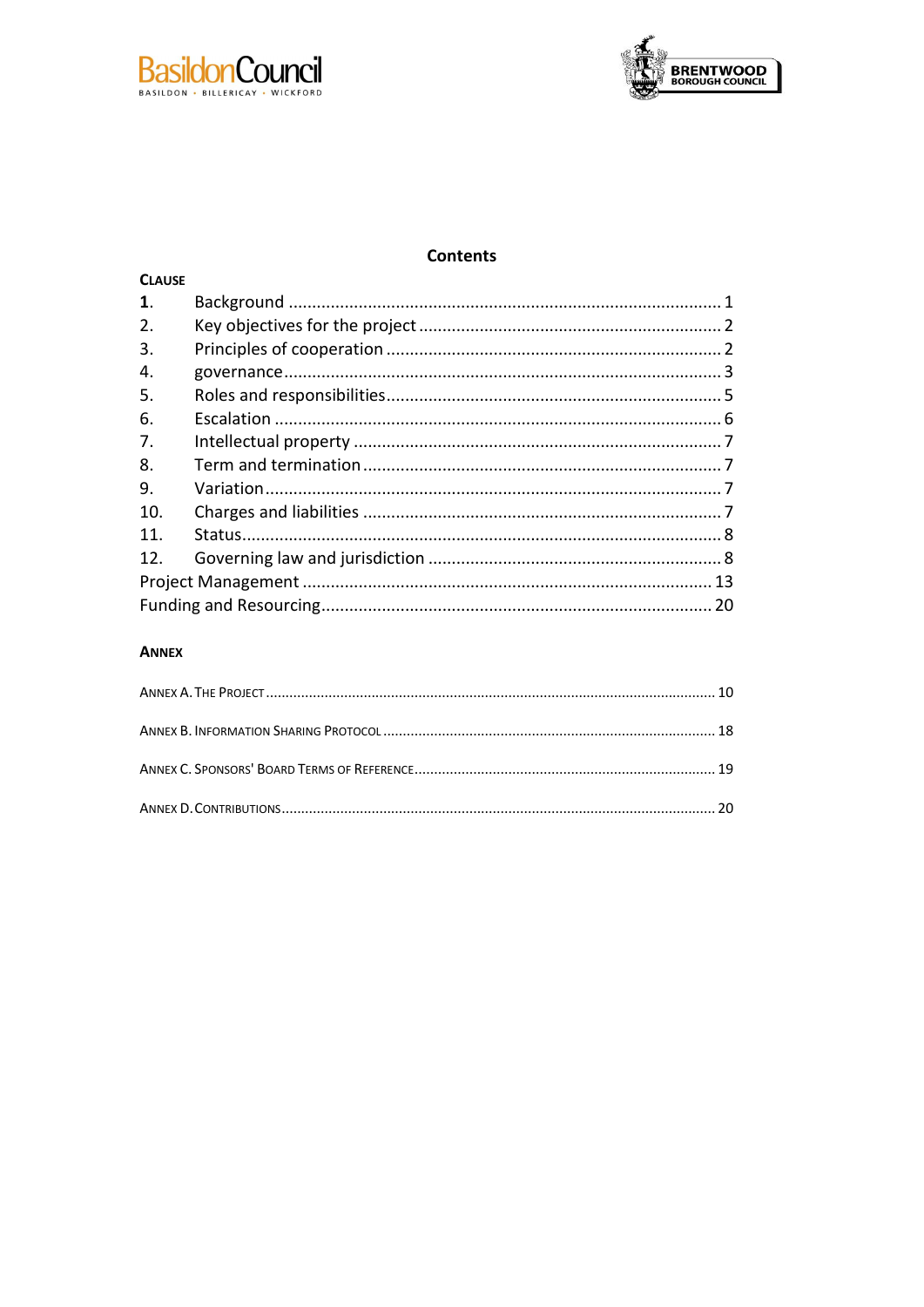



# **THIS MEMORANDUM OF UNDERSTANDING** is dated 4<sup>th</sup> day of November 2014

# **PARTIES**

- (1) The parties to this memorandum of understanding **MoU** are:
- (2) BASILDON BOROUGH COUNCIL of The Basildon Centre, St Martins Square, Basildon, SS14 1DL (**Authority One**).
- (3) BRENTWOOD BOROUGH COUNCIL of Town Hall, Ingrave Road, Brentwood, Essex CM15 8AY **(Authority Two**).

#### **1. BACKGROUND**

- 1.1 Section 110 of the Localism Act 2011 amended Section 33A of the Planning and Compulsory Purchase Act 2004 requires Local Planning Authorities to cooperate on strategic planning matters. This in turn is supported by policy and guidance expectations in the National Planning Policy Framework and Planning Practice Guidance.
- 1.2 This agreement represents a duty to co-operate statement under the Localism Act 2011, the National Planning Policy Framework (NPPF) and the Planning Practice Guidance (PPG).
- 1.3 Authority One and Authority Two have agreed to work together on the project detailed in [Annex A](#page-11-0) to this MoU (**Project**).
- 1.4 This MoU cannot override the statutory duties and powers of the parties and is not enforceable in law. However, the parties agree to adhere to the principles set out in this MoU.
- 1.5 This MoU may need to be supported by protocols and other documents not included here which set out in more detail operational considerations of how the parties will work together.
- 1.6 The parties wish to record the basis on which they will collaborate with each other on the Project. This MoU sets out:
	- (a) the key objectives of the Project;
	- (b) the principles of collaboration;
	- (c) the governance structures the parties will put in place; and
	- (d) the respective roles and responsibilities the parties will have during the Project.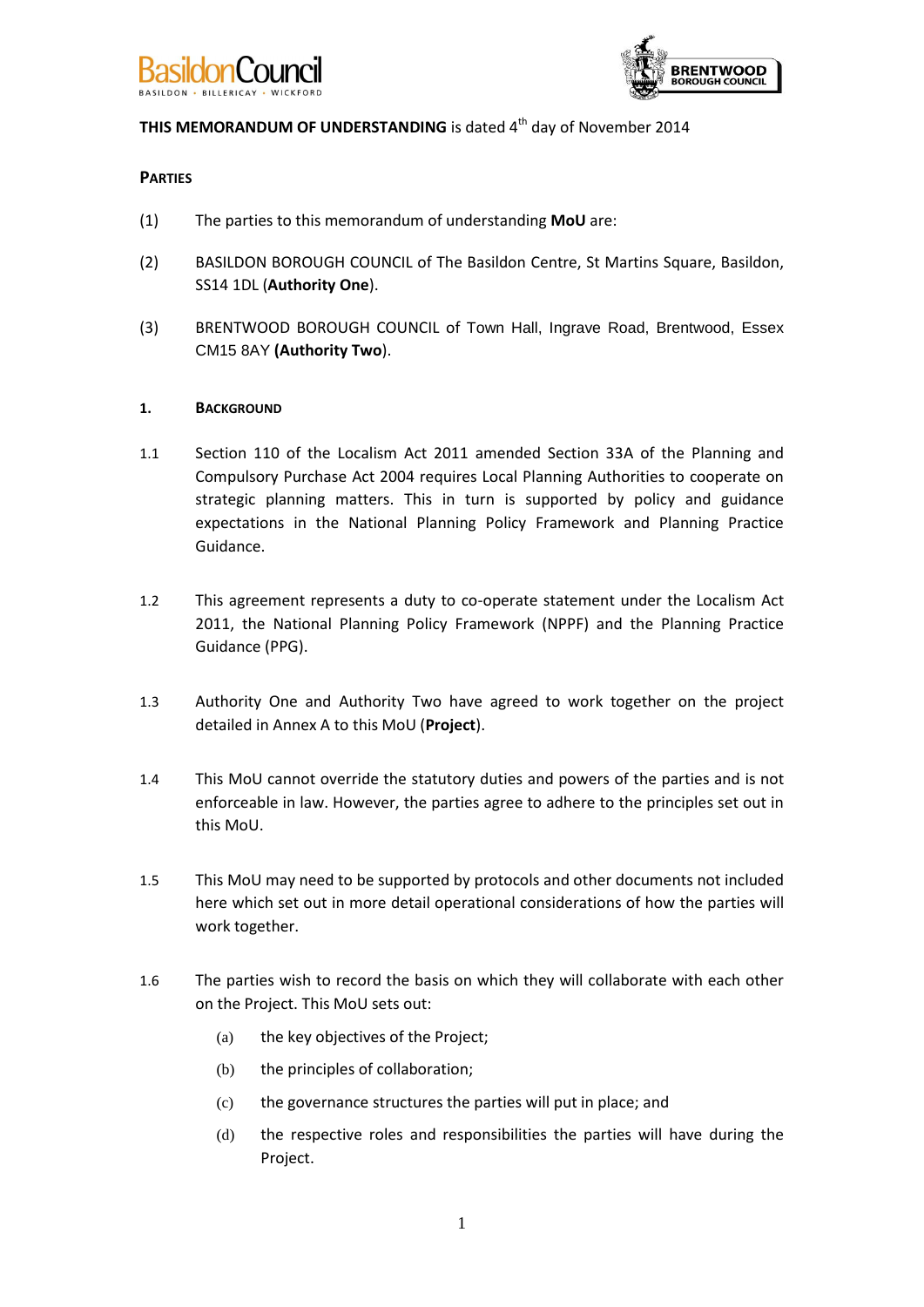



#### **2. KEY OBJECTIVES FOR THE PROJECT**

- 2.1 The parties shall undertake the Project to achieve the key objectives set out in [Annex A](#page-11-0) to this MoU (**Key Objectives**).
- 2.2 The parties acknowledge that the current position with regard to the Project and the contributions already made (financial and otherwise) are as detailed in the [Annex A](#page-11-0) to this MoU.

# **3. PRINCIPLES OF COOPERATION**

The parties agree to adopt the following principles when carrying out the Project (**Principles**):

- (a) collaborate and co-operate. Establish and adhere to the governance structure set out in this MoU to ensure that activities are delivered and actions taken as required;
- (b) be accountable. Take on, manage and account to each other for performance of the respective roles and responsibilities set out in this MoU;
- (c) be open. Communicate openly about major concerns, issues or opportunities relating to the Project;
- (d) learn, develop and seek to achieve full potential. Share information, experience, materials and skills to learn from each other and develop effective working practices, work collaboratively to identify solutions, eliminate duplication of effort, mitigate risk and reduce cost;
- (e) adopt a positive outlook. Behave in a positive, proactive manner;
- (f) adhere to statutory requirements and best practice. Comply with applicable laws and standards including EU procurement rules, data protection and freedom of information legislation. In particular the parties agree to comply with the requirements of the Information Sharing Protocol attached to this MoU in [Annex B;](#page-19-0)
- $(g)$  act in a timely manner. Recognise the time-critical nature of the Project and respond accordingly to requests for support;
- (h) manage stakeholders effectively;
- (i) deploy appropriate resources. Ensure sufficient and appropriately qualified resources are available and authorised to fulfil the responsibilities set out in this MoU. In particular the parties agree to make the contributions detailed i[n Annex D](#page-21-0) to this MoU; and
- (j) act in good faith to support achievement of the Key Objectives and compliance with these Principles.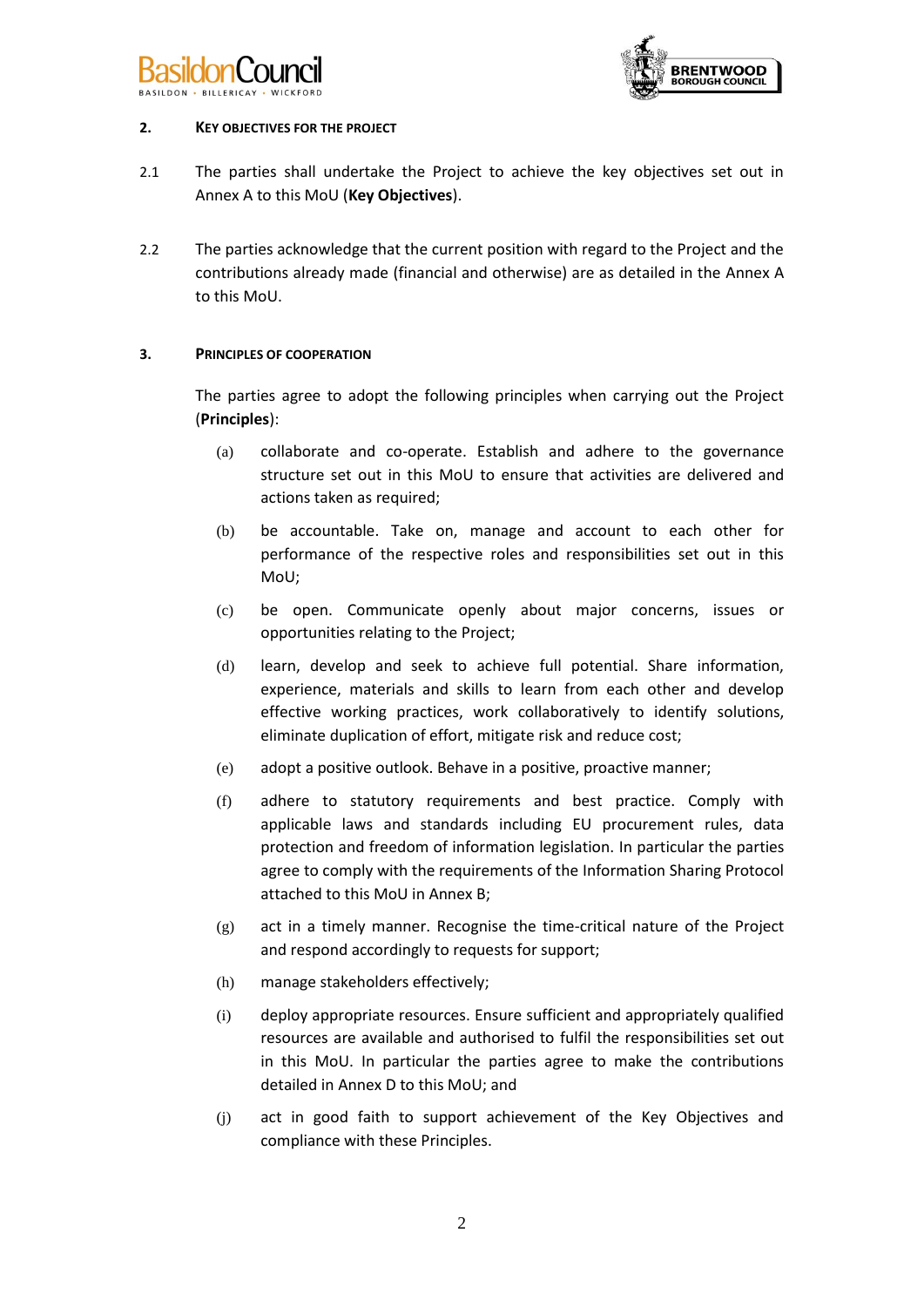



#### **4. GOVERNANCE**

# 4.1 **Overview**

The governance structure defined below provides a structure for the development and delivery the Project.

# 4.2 **Guiding principles**

The following guiding principles are agreed. The governance will:

- (a) provide strategic oversight and direction;
- (b) be based on clearly defined roles and responsibilities at organisation, group and, where necessary, individual level;
- (c) align decision-making authority with the criticality of the decisions required;
- (d) be aligned with Project scope and each Project stage (and may therefore require changes over time);
- (e) leverage existing organisational, group and user interfaces;
- (f) provide coherent, timely and efficient decision-making; and
- (g) correspond with the key features of the governance arrangements set out in this MoU.

#### 4.3 **Sponsors' board**

(a) The **Sponsors' Board** provides overall strategic oversight and direction to the Project. This group will consist of:

**Authority One:** The Leader of the Council, Cabinet Member of Regeneration and Planning and Chief Executive

**Authority Two:** The Leader of the Council, Chair of Local Development Plan Members Working Group and Chief Executive

(b) The Sponsors' Board shall be managed in accordance with the terms of reference set out in Annex C to this MoU.

# 4.4 **Project board**

- (a) A joint officer group (Project Board) will be established drawing on resources from both Authorities. They will communicate regularly to discuss and action the preparation of the consultation document and the consultation process.
- (b) The Project Board will provide strategic management at Project and workstream level. It will provide assurance to the Sponsors' Board that the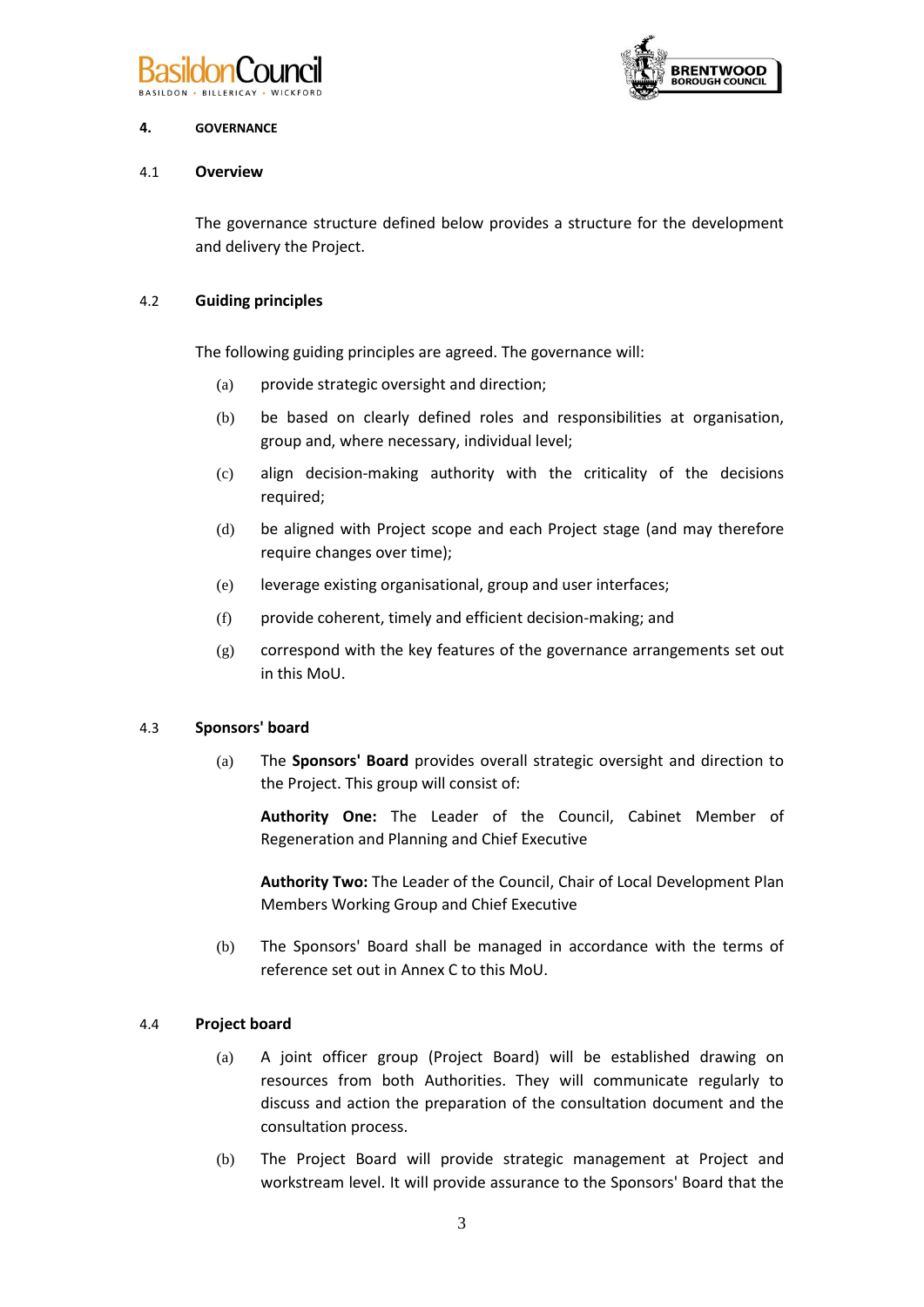



Key Objectives are being met and that the Project is performing within the boundaries set by the Sponsors' Board.

(c) The Project Board consists of representatives from each of the parties. The Project Board shall have responsibility for the creation and execution of the project plan and deliverables, and therefore it can draw technical, commercial, legal and communications resources as appropriate into the Project Board. The core Project Board members are:

| <b>Project Board Member</b> | <b>Position</b>                                                                         | <b>Authority</b>                |
|-----------------------------|-----------------------------------------------------------------------------------------|---------------------------------|
| Lead Project Manager        | Team Manager - Planning<br>Policy                                                       | <b>Basildon Borough Council</b> |
| Project Manager             | Planning Policy Team Leader                                                             | Brentwood Borough Council       |
| Project Advisor             | Service Manager - Planning<br>Policy,<br>Housing<br>and<br><b>Regeneration Strategy</b> | <b>Basildon Borough Council</b> |
| Project Advisor             | of<br>Planning<br>Head<br>and<br>Development                                            | Brentwood Borough Council       |
| Project Advisor             | Communications<br>Senior<br>Officer                                                     | <b>Basildon Borough Council</b> |
| Project Advisor             | Senior<br>Communications<br>Officer                                                     | Brentwood Borough Council       |
| <b>Project Advisor</b>      | <b>Principal Legal Officer</b>                                                          | <b>Basildon Borough Council</b> |
| Project Advisor             | Head of Legal Services                                                                  | Brentwood Borough Council       |

The Project Board shall meet regularly and shall from time to time, with the agreement of the Project Managers include officer representatives of the neighbouring borough of Thurrock Council and Essex County Council and any other organisations with related interest in the consultation outcomes.

#### 4.5 **Reporting**

Project reporting shall be undertaken at three levels:

- (a) **Project Board:** Minutes and actions will be recorded for each Project Board meeting. Any additional reporting requirement shall be at the discretion of the Project Board.
- (b) **Sponsors' Board:** Reporting shall be regularly, based on the action points from the Project Board highlighting: Progress this period; issues being managed; issues requiring help (that is, escalations to the Sponsors' Board)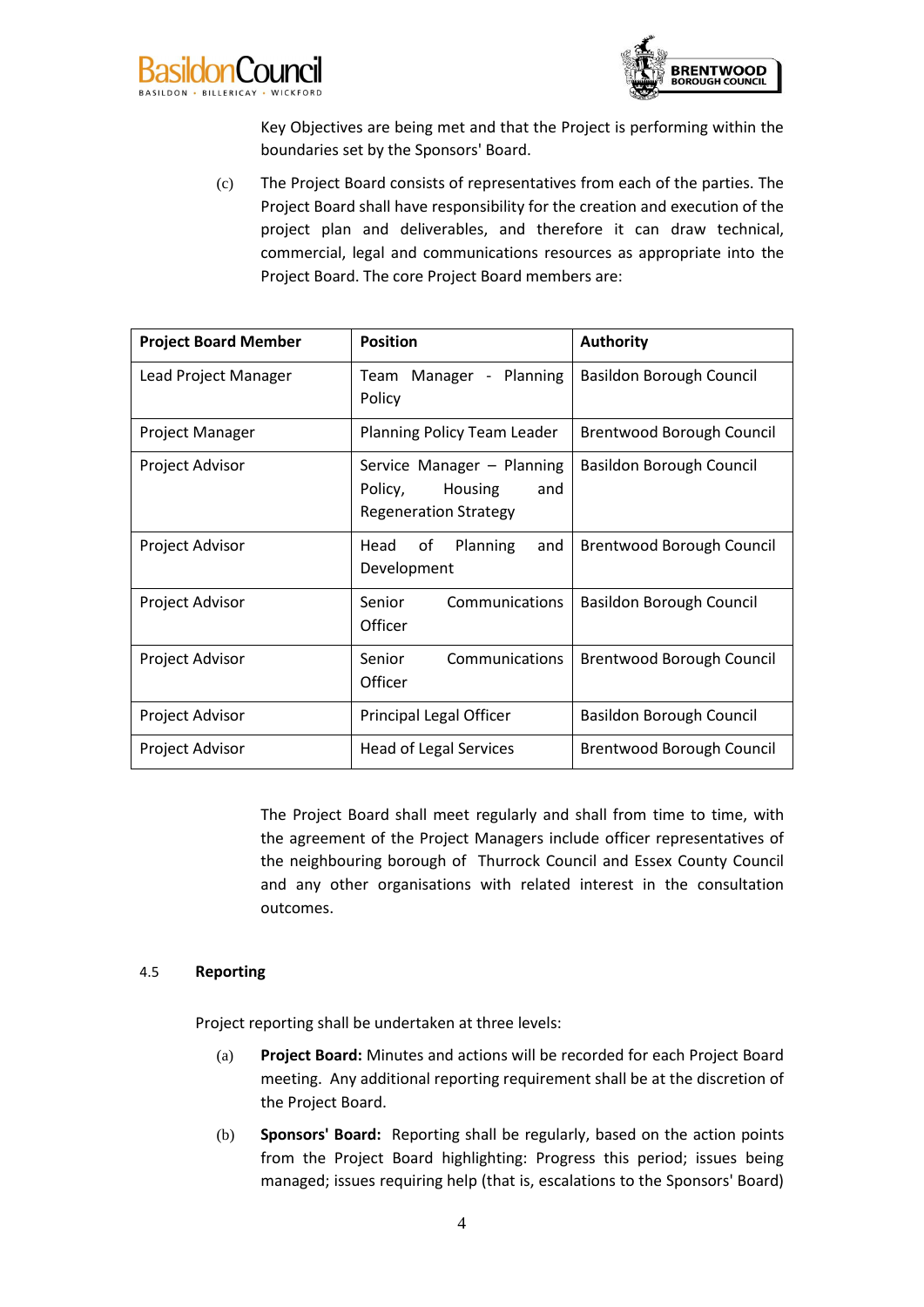



and progress planned next period and/or aligned with the frequency of the Sponsors' Board meetings.

(c) **Organisational:** the Project Board members shall be responsible for drafting reports into their respective sponsoring organisation as required for review by the Project Board before being issued.

#### <span id="page-6-0"></span>**5. ROLES AND RESPONSIBILITIES**

5.1 The parties shall undertake the following roles and responsibilities to deliver the Project:

| <b>Activity</b>                                                                                                                                                                                                                                                                             | <b>Authority One</b>                           | <b>Authority Two</b>                 |
|---------------------------------------------------------------------------------------------------------------------------------------------------------------------------------------------------------------------------------------------------------------------------------------------|------------------------------------------------|--------------------------------------|
| Overall day to day responsibility for<br>preparing the Consultation document                                                                                                                                                                                                                | Lead: Team Manager -<br><b>Planning Policy</b> | Lead: Planning<br>Policy Team Leader |
| Take the consultation to Corporate<br>Management Team, then to Sponsors<br>Board who will decide whether to<br>endorse the document to be published<br>for consultation.                                                                                                                    | Lead                                           | Assure                               |
| Take the consultation document to the<br>Local Development Plan Members<br>Working Group, then to Corporate<br>Leadership Board and then to Sponsors<br>Board who will decide whether to<br>endorse the document to be published<br>for consultation.                                       | Assure                                         | Lead                                 |
| Analyse the responses from the<br>consultation and take them to the<br>relevant committees to agree on the<br>main issues raised and the outcome of<br>the consultation.                                                                                                                    | Lead                                           | Lead                                 |
| Update the Memorandum of<br>Understanding and reflect the<br>governance arrangements necessary to<br>facility delivery of the development, and<br>incorporate proposals into each Council's<br>Local Development Plans. (This action is<br>dependant on the outcome of the<br>consultation) | Lead                                           | Assure                               |

#### 5.2 For the purpose of the table above:

**Lead:** the party that has principal responsibility for undertaking the particular task, and that will be authorised to determine how to undertake the task. The Lead must act in compliance with the Objectives and Principles at all times, and consult with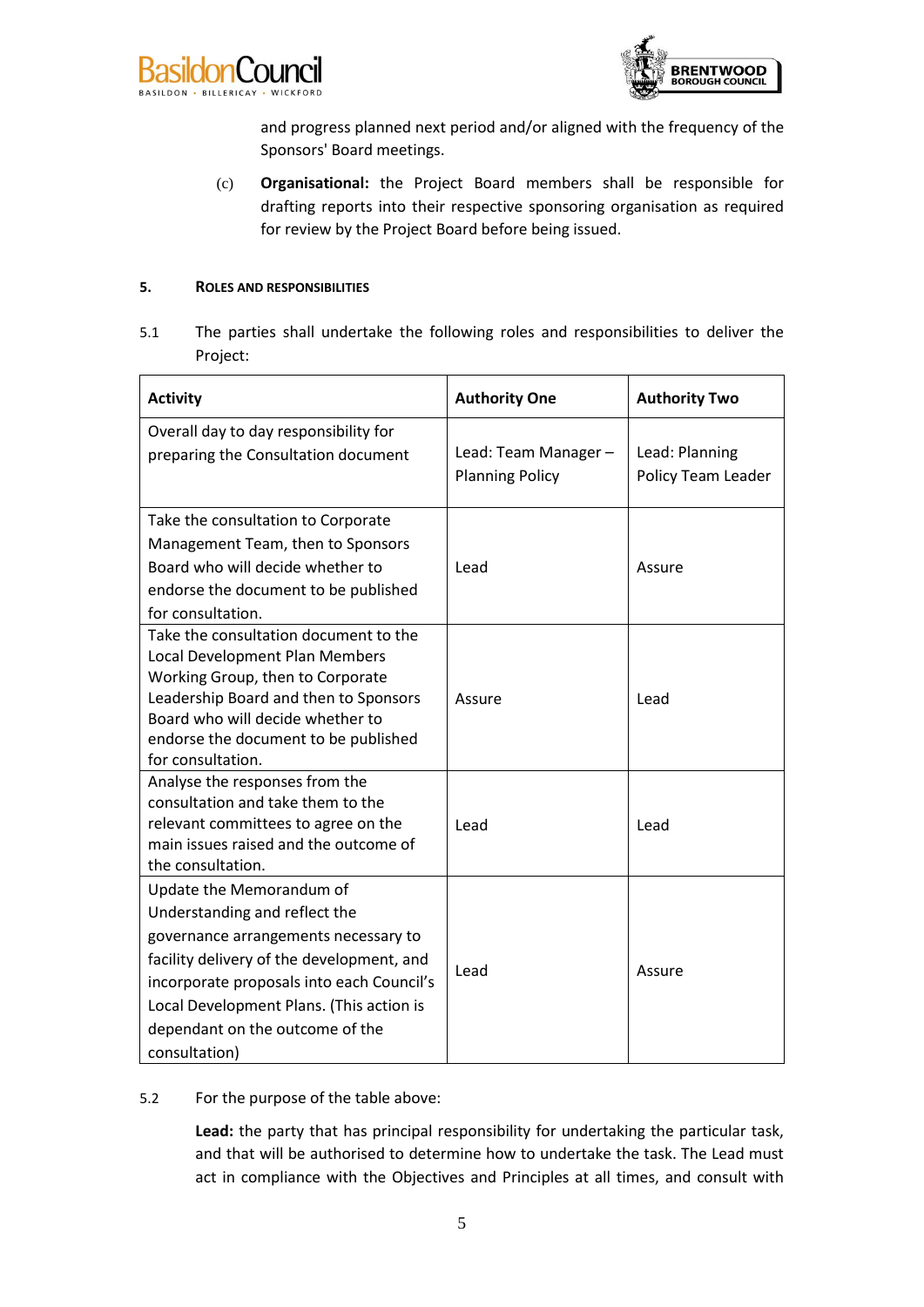



the other party in advance if they are identified as having a role to Assure the relevant activity;

**Assure:** the party that will defer to the Lead on a particular task, but will have the opportunity to review and provide input to the Lead before they take a final decision on any activity. All assurance must be provided in a timely manner. Any derogations raised must be limited to raising issues that relate to specific needs that have not been adequately addressed by the Lead and/or concerns regarding compliance with the Key Objectives and Principles.

If the outcome of the consultation is to not take this option further than Basildon Borough Council and Brentwood Borough Council will continue to work together on other strategic issues in accordance with the Duty to Cooperate and will establish the appropriate arrangements separate to this memorandum of understanding.

- 5.3 Within a reasonable time frame from the date of the MoU the parties shall develop a delivery plan for that part of the Project which shall identify the following:
	- (a) the key milestones for the delivery of the Key Objectives;
	- (b) what employees (other than employees identified in this MoU) will be required to work on the project;
	- (c) whether any staff will need to be seconded from one party to the other;
	- (d) what staff will require access to the premises of the other party;

Each delivery plan must be approved by the Project Board.

#### **6. ESCALATION**

- 6.1 If either party has any issues, concerns or complaints about the Project, or any matter in this MoU, that party shall notify the other party and the parties shall then seek to resolve the issue by a structured communication, If the issue cannot be resolved within a reasonable period of time, the matter shall be escalated to the Project Board, which shall decide on the appropriate course of action to take. If the matter cannot be resolved by the Project Board within 5 days, the matter may be escalated to the Sponsors' Board for resolution.
- 6.2 If either party receives any formal inquiry, complaint, claim or threat of action from a third party (including, but not limited to, claims made by a supplier or requests for information made under the Freedom of Information Act 2000) in relation to the Project, the matter shall be promptly referred to the Project Board (or its nominated representatives). No action shall be taken in response to any such inquiry, complaint, claim or action, to the extent that such response would adversely affect the Project, without the prior approval of the Project Board (or its nominated representatives).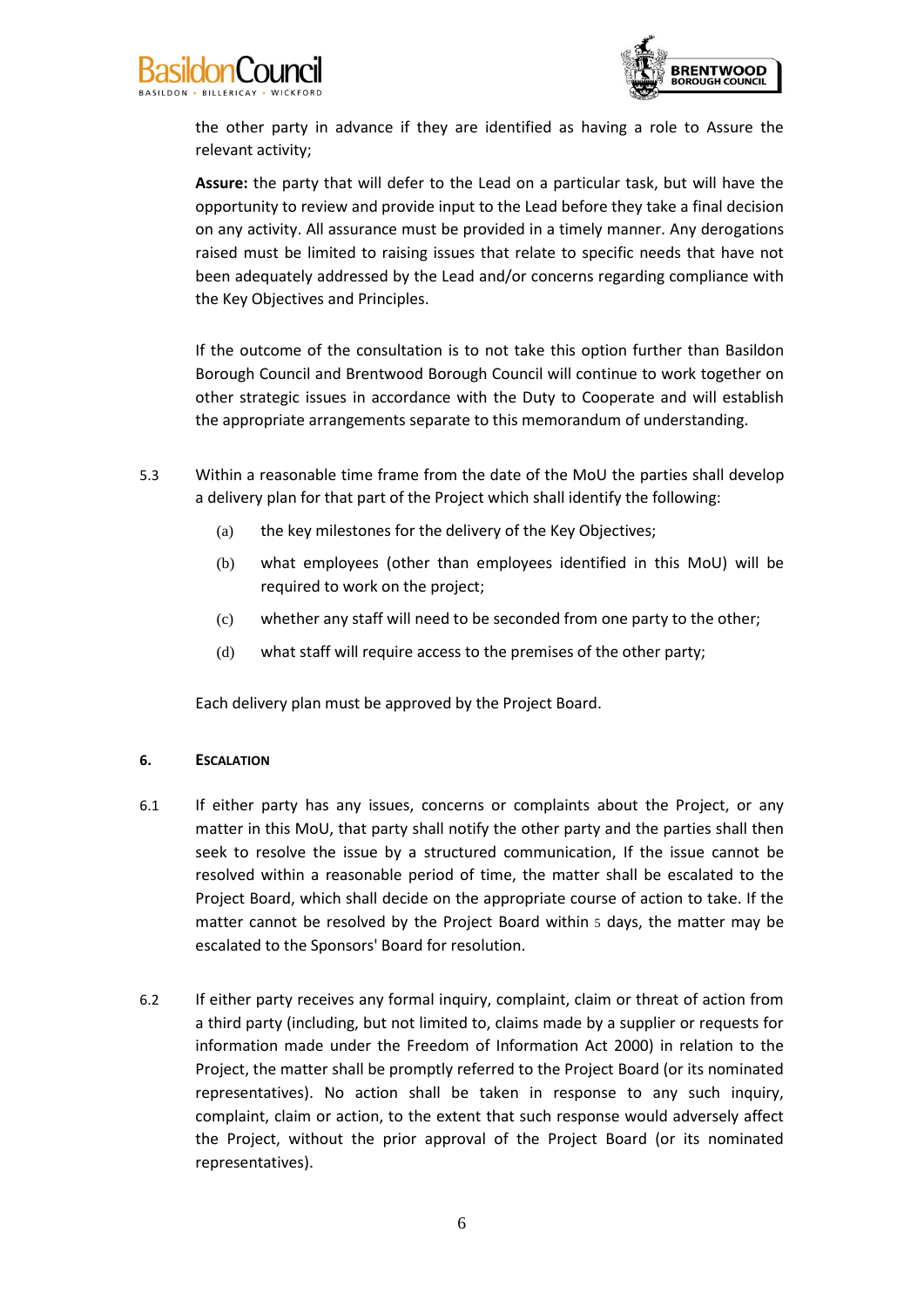



# <span id="page-8-0"></span>**7. INTELLECTUAL PROPERTY**

- 7.1 The parties intend that [notwithstanding any secondment] any intellectual property rights created in the course of the Project shall vest in the party whose employee created them (or in the case of any intellectual property rights created jointly by employees of both parties in the party that is lead party noted in clause [5](#page-6-0) above for the part of the project that the intellectual property right relates to).
- 7.2 Where any intellectual property right vests in either party in accordance with the intention set out in clause [7.1](#page-8-0) above, that party shall grant an irrevocable licence to the other party to use that intellectual property for the purposes of the Project.

# **8. TERM AND TERMINATION**

- 8.1 This MoU shall commence on the date of signature by both parties, and shall expire on completion of the Project
- 8.2 This MoU will be effective for 15 months commencing from the date on which it was signed by the Chief executive and Leaders of the two organisations. Its operation shall be reviewed at the end of the first [4] months in order to inform any changes necessary going forward.
- 8.3 Either party may terminate this MoU by giving at least three months' notice in writing to the other party.

# **9. VARIATION**

This MoU, including the Annexes, may only be varied by written agreement of the Sponsor's Board.

#### **10. CHARGES AND LIABILITIES**

- 10.1 Except as otherwise provided, the parties shall each bear their own costs and expenses incurred in complying with their obligations under this MoU.
- 10.2 The parties agree to share the costs and expenses arising in respect of the Project between them in accordance with the Contributions Schedule set out in [Annex D](#page-21-0) to this MoU to be developed by the Project Board and approved by the Sponsors' Board.
- 10.3 Both parties shall remain liable for any losses or liabilities incurred due to their own or their employee's actions and neither party intends that the other party shall be liable for any loss it suffers as a result of this MoU.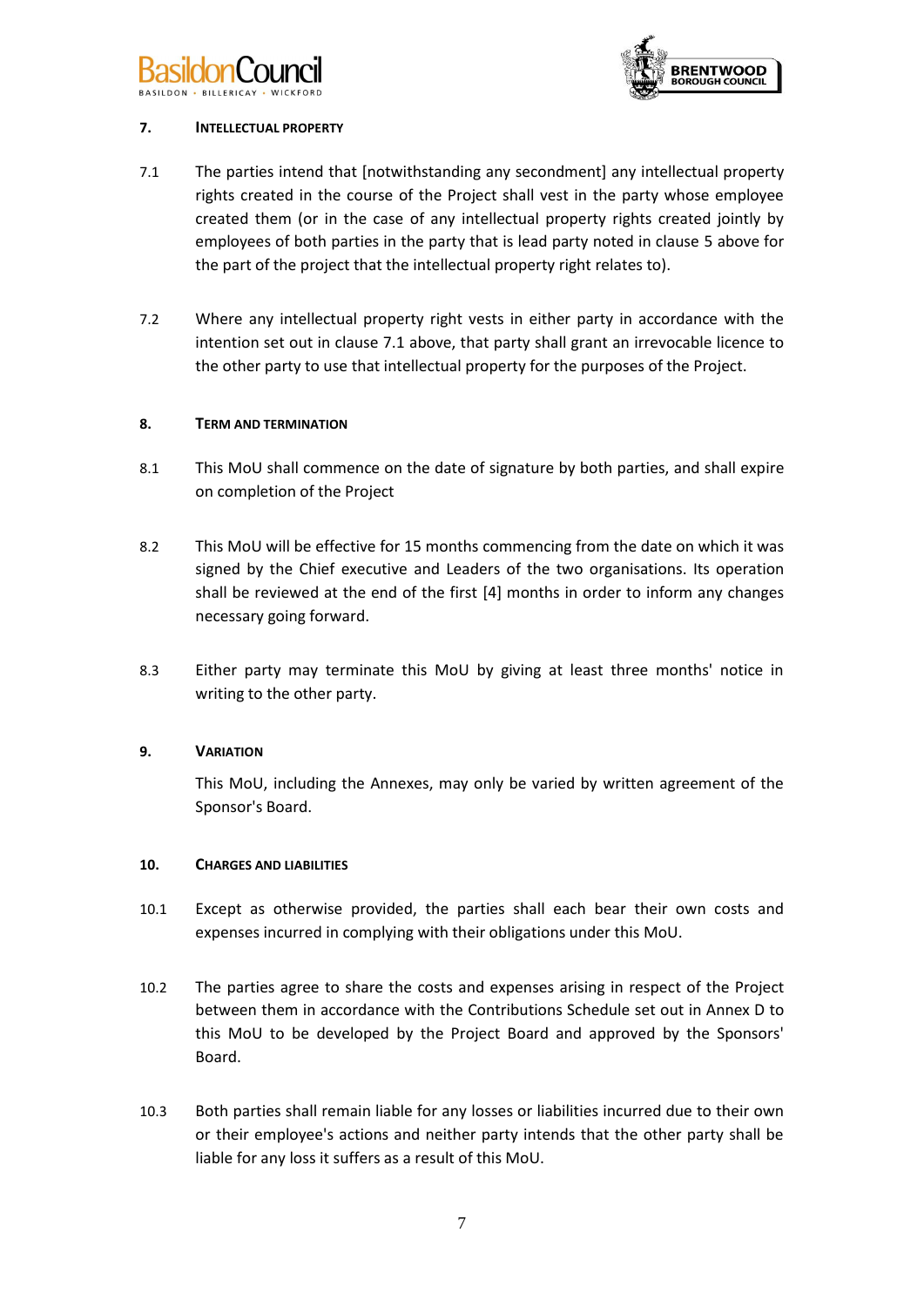



#### **STATUS** 11.

- This MoU is not intended to be legally binding, and no legal obligations or legal  $11.1$ rights shall arise between the parties from this MoU. The partles enter into the MoU intending to honour all their obligations.
- Nothing in this MoU is intended to, or shall be deemed to, establish any partnership  $11.2$ or joint venture between the parties, constitute either party as the agent of the other party, nor authorise either of the parties to make or enter into any commitments for or on behalf of the other party.

#### **GOVERIGNS LAW AND JURISDICTION**  $12.$

This MoU shall be governed by and construed in accordance with English law and, without affecting the escalation procedure set out in clause 6, each party agrees to submit to the exclusive jurisdiction of the courts of England and Wales.

Signed for and on behelf of Authority One: Basildon Borough Council

Name: Position: **Clir Turner** Leader of Basildon Borough Council

**Signature:** 

Name: Position:

**Bala Mahendran** Chief Executive of Basildon Borough Council

Signature:

Signed for and on behalf of Authority Two: Brentwood Borough Council

Name: Position: **Clir Aspinell Leader of Brentwood Borough Council** 

...............................

Signature:

Name: Position: Jo-Anne Ireland Acting Chief Executive of Brentwood Borough Council

Signature: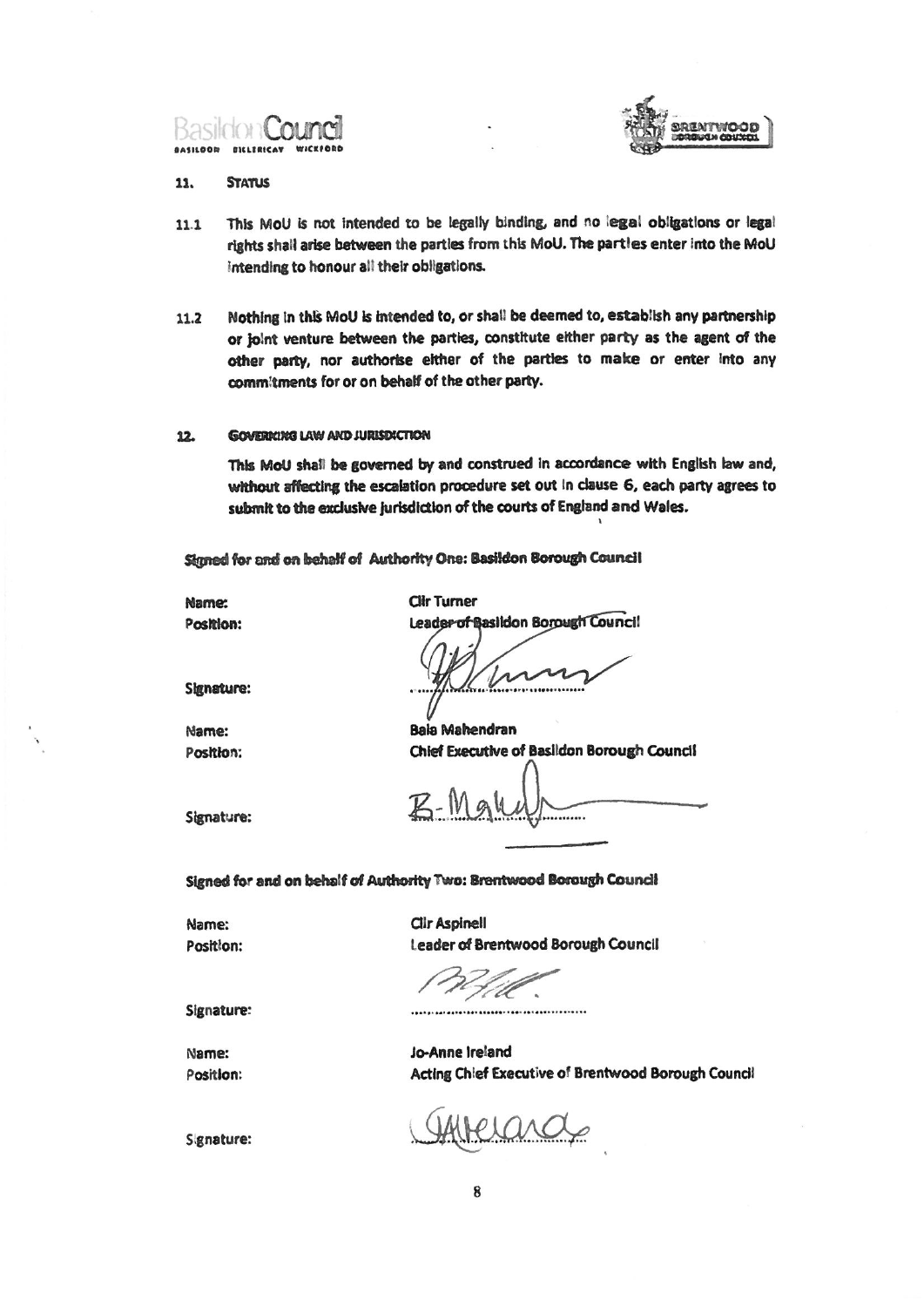



# CONTACT POINTS:

**BASILDON**

Tel No: 01268 294502

Tel No: 01268 294450

# **BRENTWOOD**

Name: Phil Drane Tel No: 01277 312610

Name: Gordon Glenday Tel No: 01277 312512

Name: Sarah Thompson Position: Team Manager Planning Policy Office address: The Basildon Centre, St Martin's Square, Basildon, Essex, SS14 1DL E-mail Address: [sarah.thompson@basildon.gov.uk](mailto:sarah.thompson@basildon.gov.uk)

Name: Matthew Winslow Position: Service Manager - Planning Policy, Housing and Regeneration Strategy Office address: The Basildon Centre, St Martin's Square, Basildon, Essex, SS14 1DL E-mail Address: [matthew.winslow@basildon.gov.uk](mailto:matthew.winslow@basildon.gov.uk)

Position: Position: Planning Policy Team Leader Office Address: Town Hall, Ingrave Road, Brentwood, Essex, CM15 8AY E-mail Address: [phil.drane@brentwood.gov.uk](mailto:phil.drane@brentwood.gov.uk)

Position: **Head of Planning and Development** Office Address: Town Hall, Ingrave Road, Brentwood, Essex, CM15 8AY E-mail Address: [gordon.glenday@brentwood.gov.uk](mailto:gordon.glenday@brentwood.gov.uk)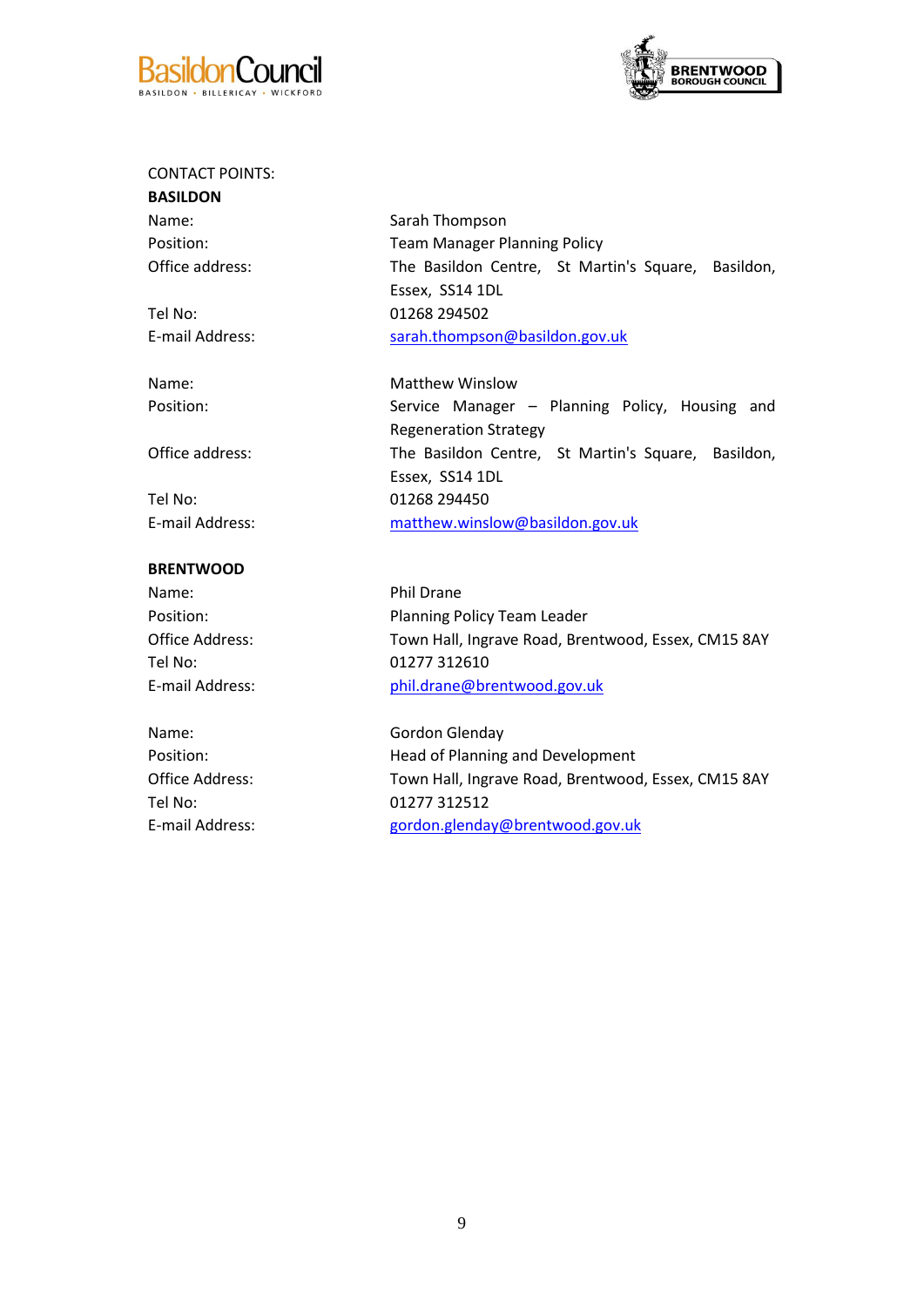<span id="page-11-0"></span>



# **Annex A. The Project**

# **Project overview**

Basildon Borough Council and Brentwood Borough Council, as the Local Planning Authorities, have prepared this "Memorandum of Understanding" (MoU) to agree to work together when considering cross boundary strategic planning issues.

This MoU signs up both Council's to investigate whether land to the west of Laindon (in Basildon Borough) and to the east of West Horndon (in Brentwood Borough) has any potential of meeting some of the development needs of both Councils through a cross boundary development opportunity, see map below.



Map 1 – The potential site to explore for its development opportunity

All Councils are committed to preparing sound planning strategies to achieve the necessary delivery of OAN through their respective Local Plans. This MoU sets out that both Councils will explore the potential for land to the west of Laindon in Basildon (known as PADC5) and east of West Horndon in Brentwood to provide a possible joint cross boundary opportunity to help meet both Council's OAN for housing as well as other needs and provision of infrastructure improvements.

Basildon Borough Council and Brentwood Borough Council are demonstrating delivery in their urban areas and some small urban fringe sites across their Boroughs in the short to medium term of their Plans. However this larger location extends from PADC5 in Basildon Borough Council Core Strategy Revised Preferred Options 2014 and has the potential to offer land supply solutions for the longer term across both authority areas. The development location will be referred to as a "garden suburb" for the purpose of this memorandum. A map of the project area for cooperation and consultation is set out above.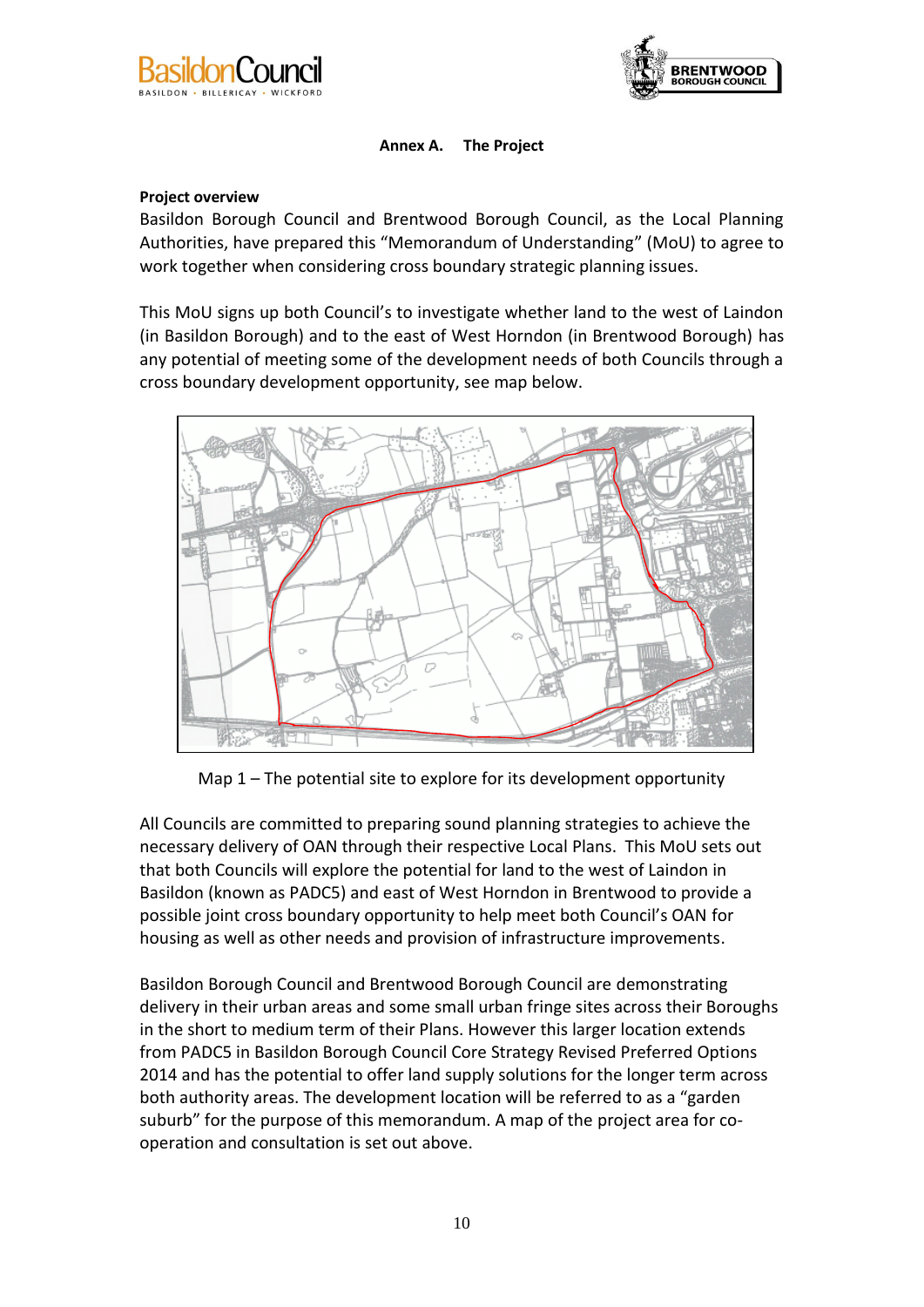# j



This agreement commits the strategic planning and democratic resources of all Councils to work together in preparing a consultation document to explore the garden suburb. To support the consultation document, this memorandum sets out the key principles that should be agreed and considered when preparing the consultation document.

The Councils now confirm through signing of this Memorandum of Understanding that they commit, under the duty to co-operate, to a consultation document to explore the garden suburb to the west of Laindon in Basildon and to the east of West Horndon in Brentwood to assist in the delivering of housing land supply in the long term. The Councils consider this approach to be consistent with the NPPF and the PPG under the duty to co-operate on plan making.

# **The Key Objectives**

The consultation document is the first step to establishing whether development to the west of Laindon in Basildon and east of West Horndon in Brentwood has any potential of meeting some of the development needs of both boroughs through a cross boundary development opportunity.

The key principles set out in this section should be agreed and taken account of when preparing the consultation document. The consultation document is to explore the potential for the garden suburb and therefore if the garden suburb option is not taken forward following the consultation, the agreed key principles may not be possible to deliver.

# *Joint Principles*

# Agreed

- High quality homes and self-build opportunities to be provided with a large percentage available for families;
- Job opportunities and apprenticeships through new commercial /industrial provision;
- Provision of supporting local shops and community facilities;
- Provision for Gypsy and Traveller pitches;
- Quality open space, landscape and access to surrounding green spaces;
- Consideration for all constraints, such as Flood Risk 2 and 3a / b, Ancient Woodland, Local Wildlife Sites, pylons, public footpaths, historic environment, landscape, industrial area, registered parks and gardens, Nature Improvement Area, open space provision, ground water vulnerability, critical drainage area BA6, surface water drainage, topography and geology.
- Community ownership and long term stewardship of assets.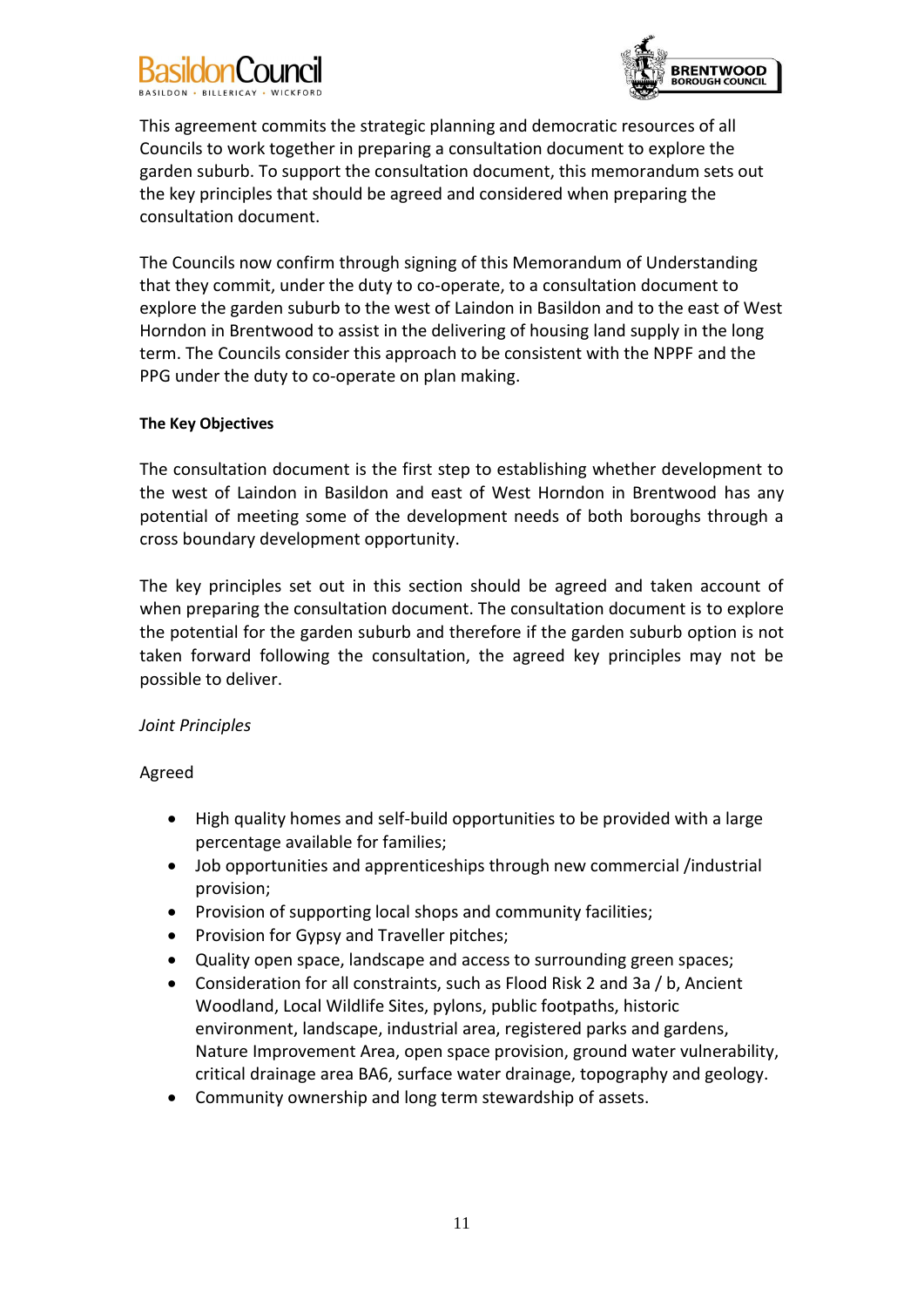



# *West Horndon Village*

- An appropriate range of public services for West Horndon Village to be provided in the garden suburb;
- Additional and improved infrastructure to be implemented as part of the garden suburb;
- The garden suburb boundaries in Map 1 above are to provide a wedge of land adjoining West Horndon preserving the open gap of Green Belt between Basildon and West Horndon that prevent coalescence;

# *Dunton Village*

- An appropriate range of public services for Dunton Village to be provided in the garden suburb;
- Additional and improved infrastructure to be implemented as part of garden suburb; including the A127;
- The garden suburb to provide appropriate local social, community, health and social services enabling residents to conveniently access these;
- Potential opportunity for a new railway station, providing good links to London in the garden suburb
- Appropriate landscaping schemes will need to be put in place to recognise the existing land form and retain long distance views, where possible.

# *Laindon Town Centre*

The garden suburb to help support the regeneration of Laindon Town Centre

# *Thorndon Country Park and Landgon Hills Country Park*

 Improvements to Green Infrastructure and benefits to the local environment through connecting Thorndon Country Park to Langdon Hills Country Park;

# **The existing position and dependencies**

The amount of housing and commercial development in Basildon Borough, and Brentwood Borough is to be established in each Local Authority's Local Plan. The housing requirement will be derived from the full objectively assessed need for housing arising in both Boroughs taking account of economic growth aspirations and the location's presence in Thames Gateway South Essex.

The outstanding need to allocate sites to meet overall development requirements in both authorities will be pursued in the Local Plans or Review of Local Plans.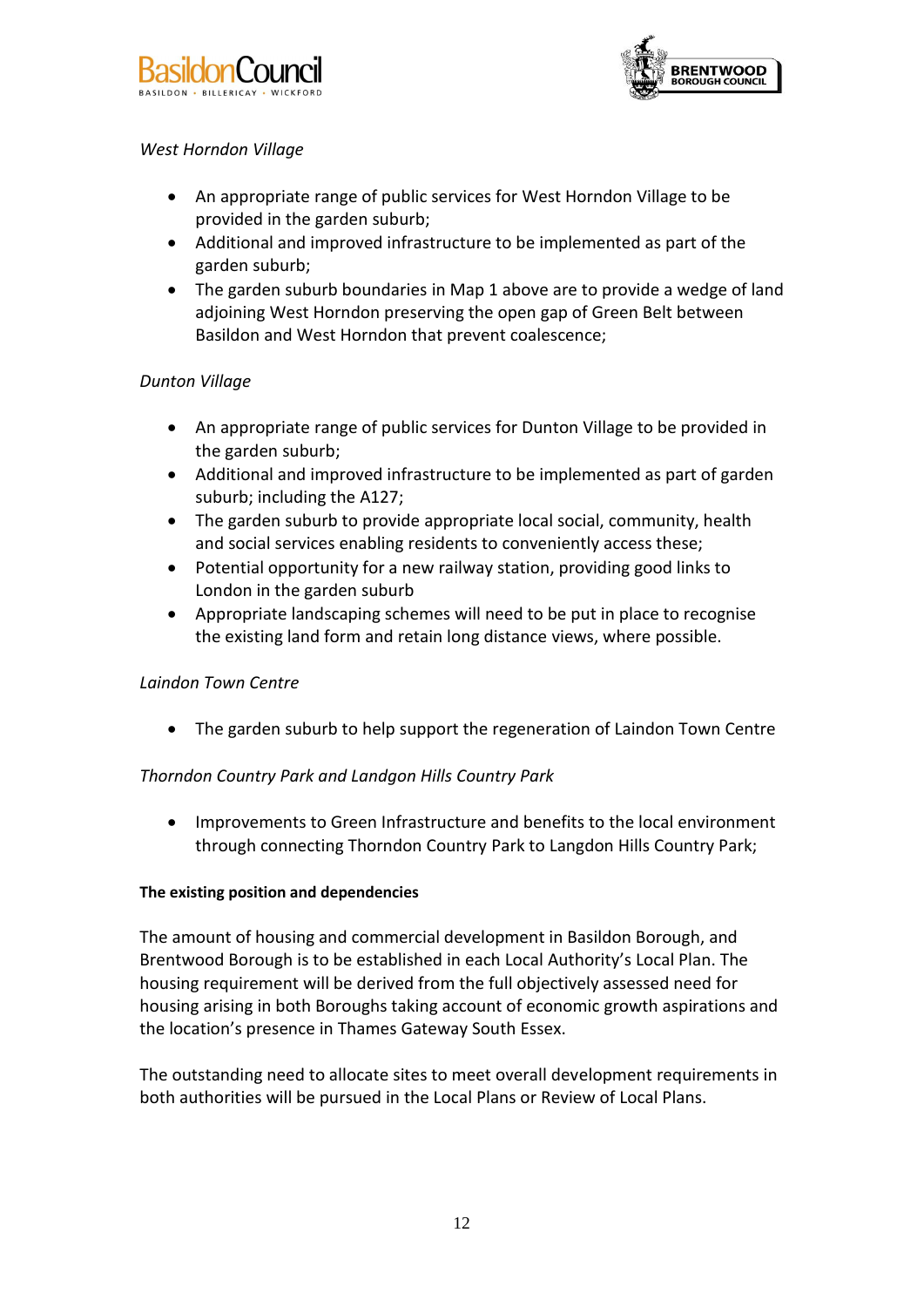



The need to meet Gypsy, Traveller and Travelling Showpeople provision will be sought through the Local Plans. The garden suburb as a settlement/ settlement extension will explore the potential to help meet this need.

Further work with Essex County as the highways authority will be required and work will be on-going as part of each authorities Plan preparation

#### **Communication**

Both Councils will commit to issuing joint press releases and attending joint press conferences, where appropriate, to ensure communities are updated. Both Councils will provide information about the proposals on their websites.

A communication strategy will be put in place to ensure that both councils carry out the same level of consultation.

Both Councils will keep Thurrock Borough Council, as a neighbouring authority, and Essex County Council, as the highways, minerals and waste, social, and education authority informed on this strategic issue.

#### **Project Management**

Both Councils will provide a Project Manager as part of its resource commitment. However, Basildon Borough Council will be the lead to prepare the consultation document and facilitate the consultation.

There will be a high level plan agreed for the work showing the key stages and timetable in the preparation of the consultation.

Basildon Borough Council will maintain details of the agreed budget and spend and will maintain a risk log identifying potential threats to the project and any mitigating actions, where appropriate. If any risks are significant; these will be reported through each Council's risk management programmes and appropriate solutions to manage the risk put in place.

A change control process will be used to assess proposed changes to the document that has been formally agreed or changes to the agreed Joint working arrangements.

#### **Local Plan Background - Basildon Context**

Basildon Borough Council is in the process of preparing a Local Development Plan (LDP) to replace its existing 1998 Local Plan.

In 2007, the Council consulted on an Issues Paper when preparing its Local Development Framework Core Strategy, which set out the main issues for the Borough. The paper was criticised for being heavily focused on specific issues rather than strategic issues.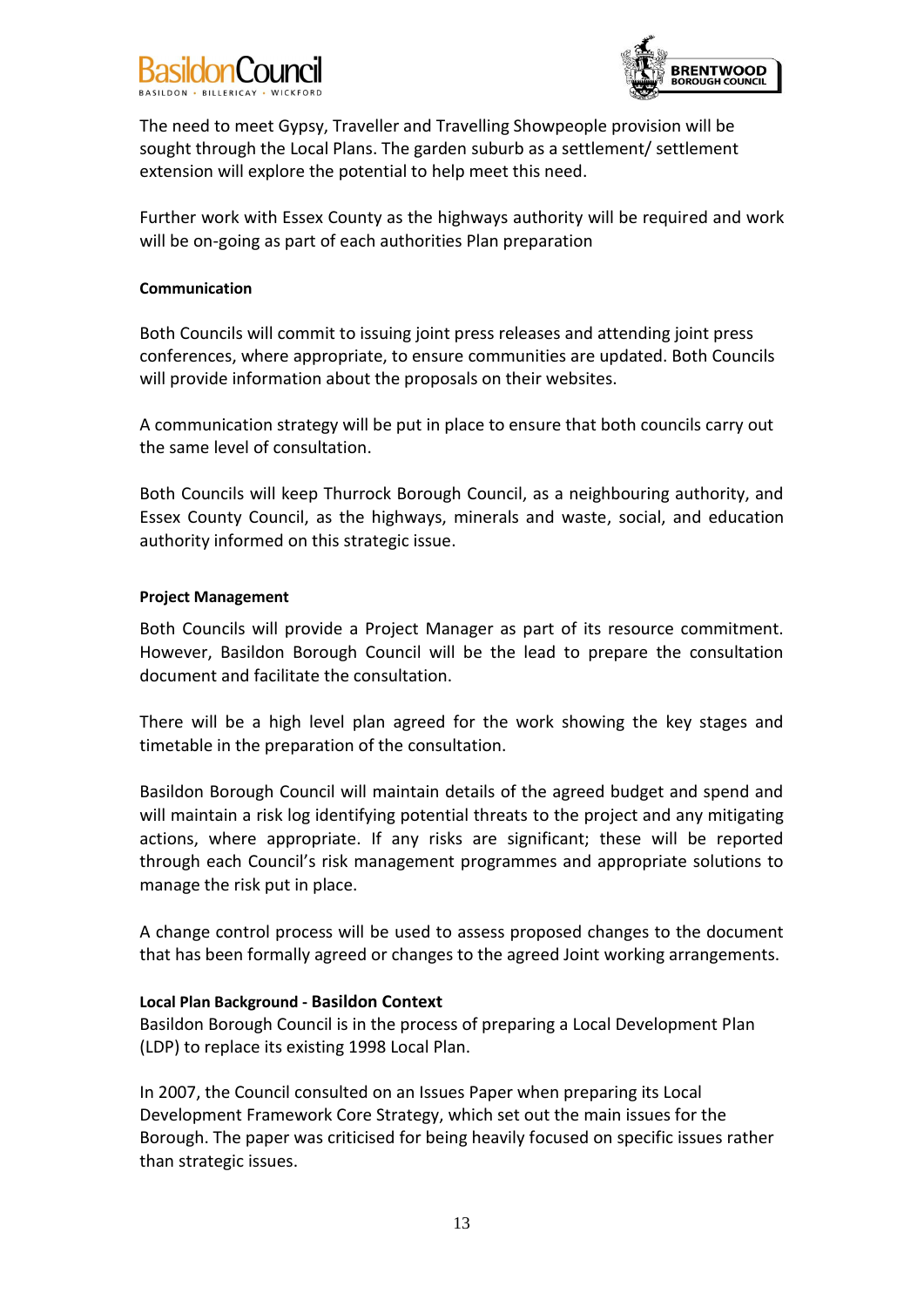# j



In 2012, the Council prepared a Core Strategy Preferred Options Report. The Core Strategy included three growth options; Option A: a low growth option of 6,500 homes and 5 hectares of employment land; Option B: a medium growth option of 10,100 homes and 14 hectares of employment land; and Option C: a high growth option of 21,600 homes and 26 hectares of employment land. The Council's Preferred Option was Option A.

The National Planning Policy Framework was introduced during the Council's consultation (March 2012) and set out local planning authorities should provide for their full objectively assessed need (OAN).

The Council's Cabinet concluded in November 2012 that Option A was unlikely to be found sound in light of national policy, alternatives available and the evidence base and a revision to the Preferred Option was necessary.

Additional evidence was commissioned during 2013 to inform the Revised Preferred Options. This included an update to the Strategic Housing Market Assessment, a Green Belt Study, and a housing topic paper, which identified that the Borough's OAN was a minimum of 16,000 homes by 2031.

In January 2014, the Council published a Core Strategy Revised Preferred Options which set out three different approaches to distributing the OAN. The Council's Revised Preferred Option was proportionate growth to the existing settlements based on their relative population sizes through fifteen strategic locations known as Policy Areas for Development and Change (PADCs). One of these strategic locations, PADC5 is in West Basildon, on the border with Brentwood Borough.

Over 10,000 comments were received during the public consultation mainly from local people, but also developers, landowners, neighbouring authorities, statutory consultees and infrastructure providers.

On 14<sup>th</sup> September 2014, Cabinet formally noted all the representations made to the consultation and approved the recommended responses and actions to them.

# **Local Plan Background - Brentwood Context**

Brentwood Borough Council is in the process of preparing a Local Development Plan (LDP) to replace its existing 2005 Local Plan.

In 2009 the Council consulted on Issues & Options (LDF Core Strategy) which included four spatial options for growth, albeit to meet the then East of England Plan regional strategy housing target of 175 homes per year (3,500 2001-2011).

Consultation responses favoured the spatial option to centralise development in the Brentwood/Shenfield urban area and at transport nodes such as Ingatestone and West Horndon within the A12 and A127 transport corridors.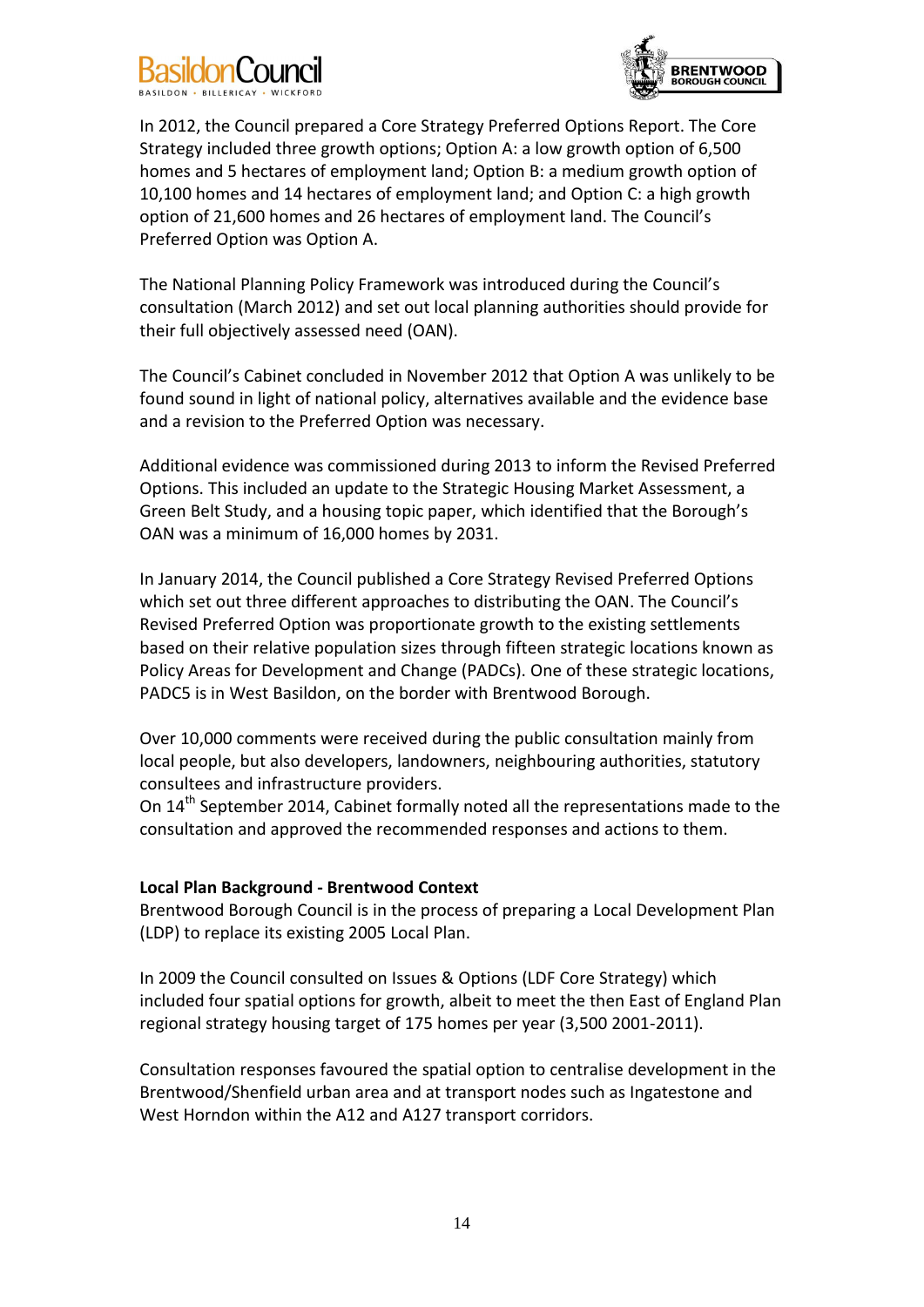



Following this, and in light of changing national policy and legislation, the Council decided to bring the Core Strategy together with site allocations and development management policies and produce one Local Plan.

In 2011 the Council undertook a comprehensive Neighbourhood Consultation to seek views on priorities for the LDP, neighbourhoods, housing numbers and potential sites. The top priority from residents was to maintain the character of the Borough and Green Belt.

In January 2013 the East of England Plan was formally revoked, leaving the Council to identify objectively assessed needs (OAN) as a starting point as required in the National Planning Policy Framework (NPPF). OAN for Brentwood Borough has been determined as 5,430 new homes over the Plan period 2015-2030, the upper end of a range of need. This has been informed and verified by demographic projections produced by Edge Analytics as part of the EPOA commission, the updated 2014 Brentwood SHMA and separate demographic evidence from Peter Brett Associates, as yet unpublished.

The Council consulted on Preferred Options in July 2013. This sought to provide a level of development above the old RSS target but below OAN because of the identified capacity constraints set out in evidence.

Housing provision was proposed for 3,500 new homes over the 15-year Plan period, some two thousand short of OAN in the hope that neighbouring former regional plan growth areas might provide some of the shortfall. Representations to the consultation (including those from neighbouring authorities such as Basildon Council), and a clearer view of the Planning Inspectorate's interpretation of the need to meet full OAN, have meant that the Council is reconsidering its position with regard to housing need, among other things.

In order to meet OAN the Council is now considering further sites and a revised spatial strategy to form part of further Plan consultation.

| <b>Risk</b>                                   | Implications and mitigation                     |
|-----------------------------------------------|-------------------------------------------------|
| Change in attitude to joint working at either | Delays in decision making, potential to revisit |
| or both Authorities because of changes in     | decisions taken all delays in delivery of and   |
| political make up, changes in priority or     | consultation on the Garden Suburb strategic     |
| conflicts in working relationships at Officer | planning consultation document.                 |
| or Member level.                              |                                                 |
|                                               | The agreement of the MOU and of an opt          |
|                                               | out clause at the completion of<br>the          |
|                                               | consultation feedback<br>should<br>process      |
|                                               | mitigate this risk                              |

# **Risk Assessment**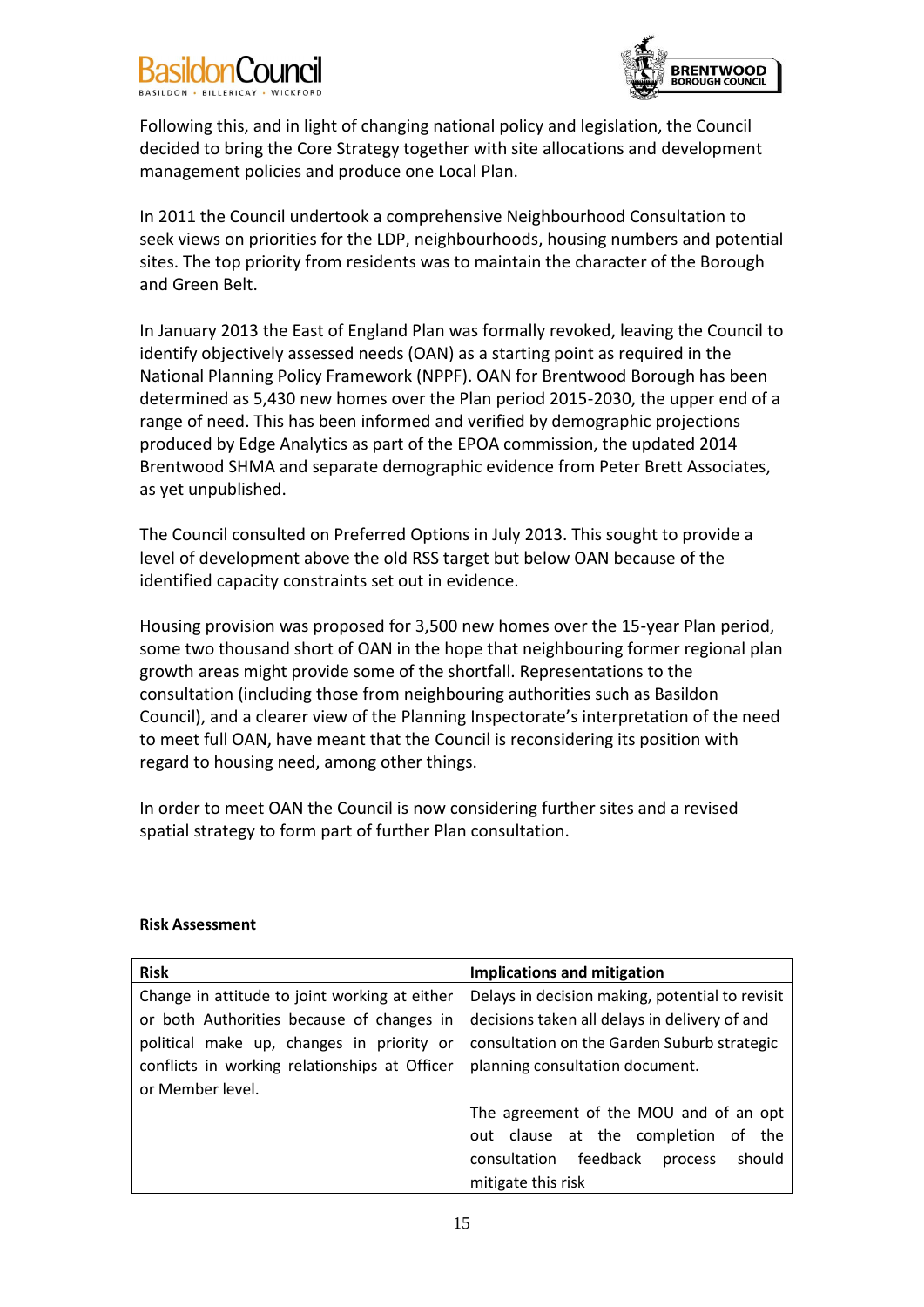



| Failure to agree a joint approach on key              | Delays while the options are debated,         |
|-------------------------------------------------------|-----------------------------------------------|
| aspects of the plan                                   | potential breakdown in relationships,         |
|                                                       | potential failure of the joint approach with  |
|                                                       | consequent implications for taking the work   |
|                                                       | forward and explaining the failure to         |
|                                                       | stakeholders. This could also have a          |
|                                                       | potential resource implication that has been  |
|                                                       | spent on the project so far.                  |
|                                                       |                                               |
|                                                       | The respective Portfolio Holders will need to |
|                                                       | take the lead in resolving such issues.       |
| Failure<br>of<br>either<br>party<br>the<br>to<br>meet | Delays while the problems are resolved,       |
| commitments set out in the MOU.                       | additional resource/funding provided by the   |
|                                                       | other party, potential breakdown of           |
|                                                       | relationship between the parties.             |
|                                                       |                                               |
|                                                       | The respective Portfolio Holders/ Cabinet     |
|                                                       | Members will need to take the lead in         |
|                                                       | resolving such issues.                        |
| Different approval processes could delay              | Delays in progressing to the next stage of    |
| decision making at key stages                         | work, concerns that the authorities are       |
|                                                       | getting out of step. Careful planning and     |
|                                                       | identification of key 'pinch points' will     |
|                                                       | identify potential problem areas.             |
|                                                       |                                               |
|                                                       | The agreement of the MOU and of an opt        |
|                                                       | out clause at the completion<br>of the        |
|                                                       | feedback<br>consultation<br>should<br>process |
|                                                       | mitigate this risk.                           |
| The Authorities are at different stages of            | Disagreement on what level of detail should   |
| developing their local planning documents;            | be consulted on could result in delays in     |
| requirements for the level of detail of the           | coming forward with consultation              |
| documents vary, could confuse and delay the           | document.                                     |
| consultation process.                                 |                                               |
|                                                       | An agreed Communication Strategy set out      |
|                                                       | in this MoU will consider this detail and     |
|                                                       | should mitigate this risk.                    |
| There may be adverse public reaction to a             | The agreement of the MOU and of an opt        |
| joint working approach.                               | out clause at the completion of the           |
|                                                       | consultation feedback process should          |
|                                                       | mitigate this risk.                           |
|                                                       |                                               |
|                                                       | Potential new development of any scale can    |
|                                                       | be contentious, clearly explaining<br>the     |
|                                                       | proposal and role of each local authority,    |
|                                                       | and briefing Parish Council Members and       |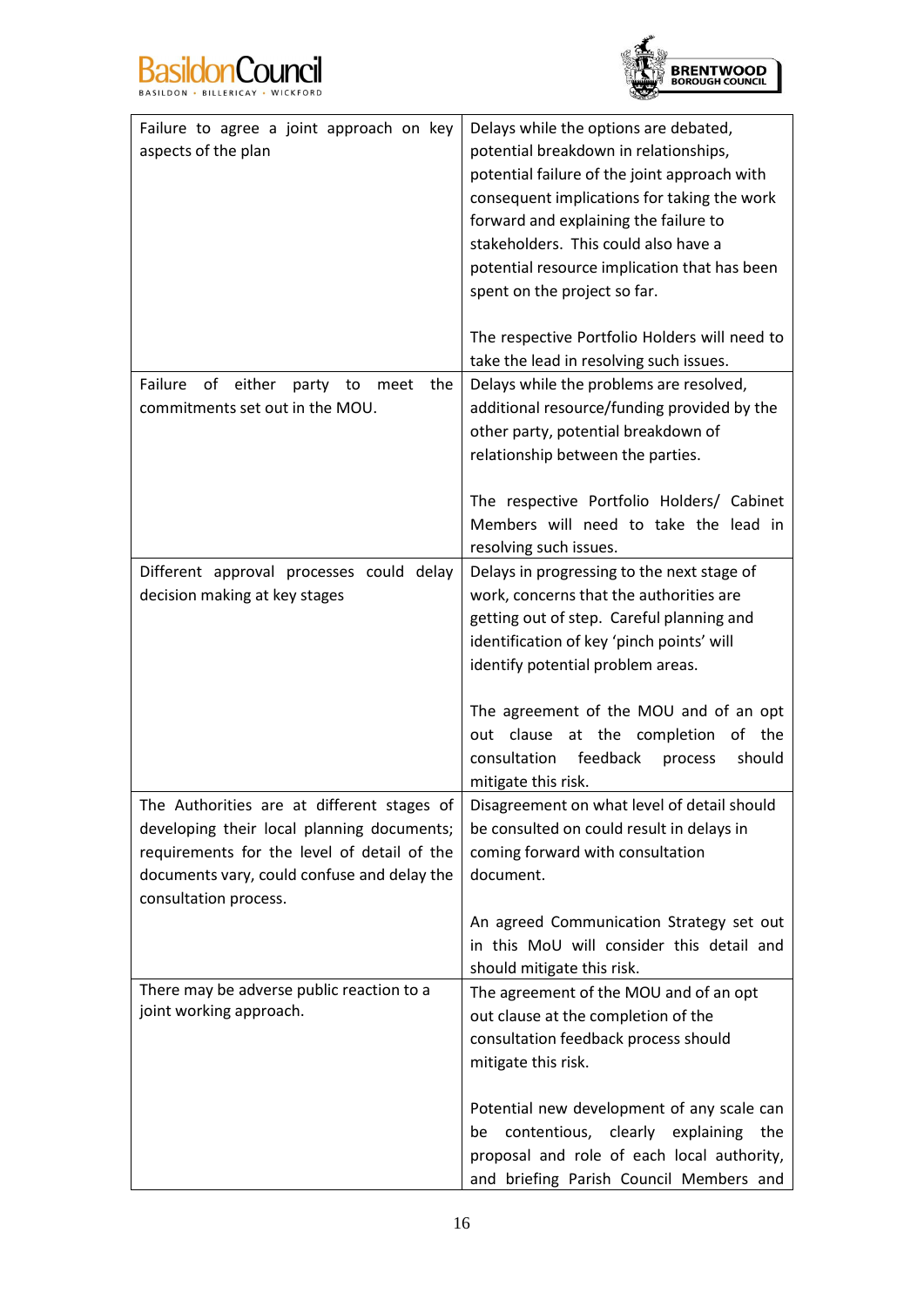



| Members from adjoining authorities should |
|-------------------------------------------|
| I mitigate this risk.                     |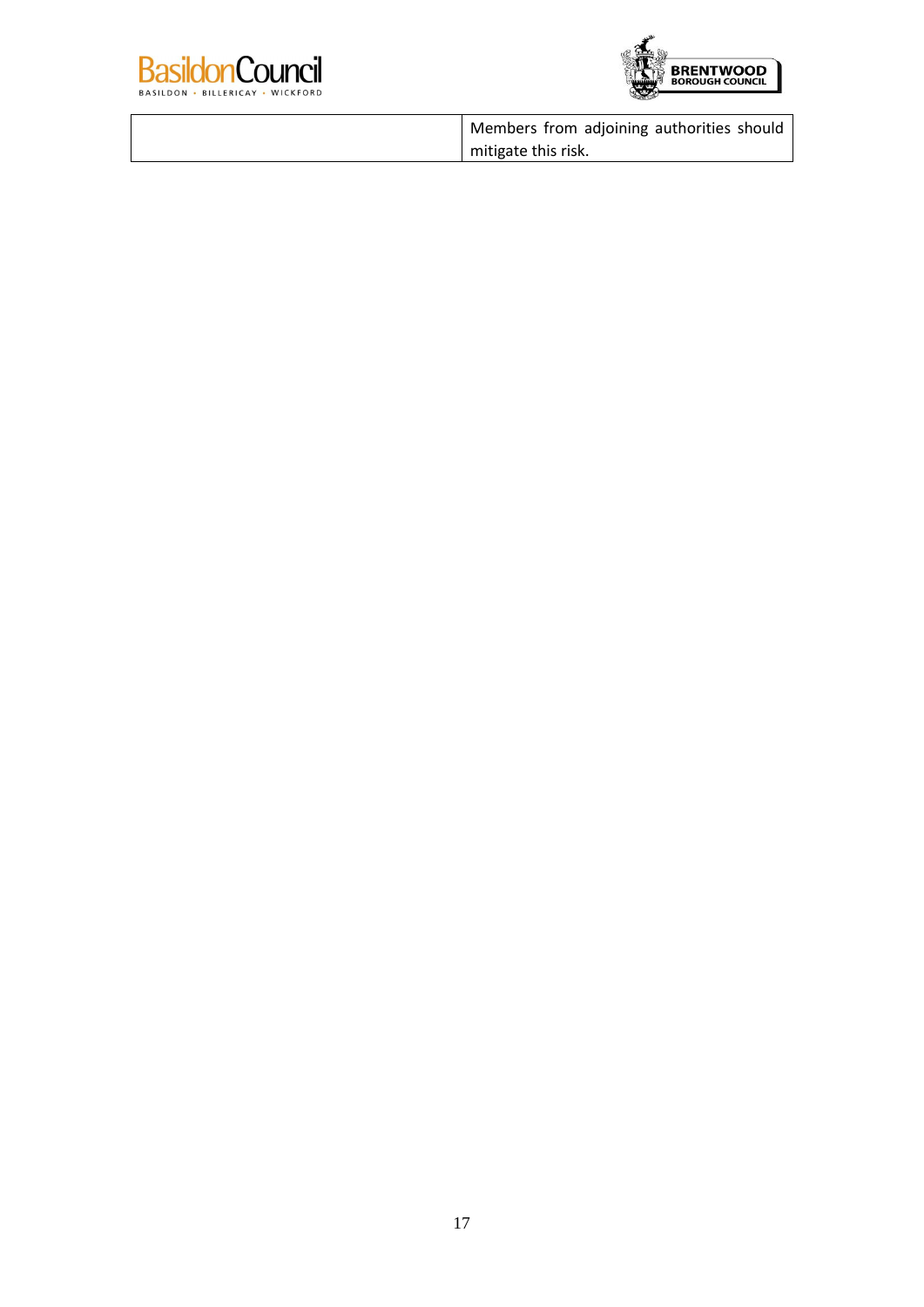<span id="page-19-0"></span>



# **Annex B. Information Sharing Protocol**

# **Information Sharing Agreement (ISA) framework**

The purpose of this (ISA) is to facilitate the exchange of information in order to comply with the statutory duty of local authorities to work together.

The parties to this MoU are not obligated to disclose information unless satisfied that the principles of data protection are upheld. Disclosure relies on existing conditions that justify the disclosure of information, on good relations and mutual trust, and the effectiveness of these information sharing arrangements is a reflection of the effectiveness of the project as a whole.

Relevant statutes may provide the power to disclose information, but may not impose a duty to disclose, thus control over the disclosure of information remains with the Authority that owns the information.

The parties undertake to ensure that personal information (as defined by the Data Protection Act 1998) held by them will be properly protected.

#### **Parties**

The parties in this information sharing agreement are:

- a) Basildon Borough Council
- b) Brentwood Borough Council

#### **Indemnity**

Where a disclosing party provides information to a requesting party which is inaccurate or where such information is disclosed in breach of the Data Protection Act 1998, any other statutory or common law requirements or the terms of this protocol, and the requesting agency incurs liability, cost or expense as a result of its reliance upon the information provided, the disclosing agency shall indemnify the requesting agency against any such liability, cost or expense reasonably incurred, provided that this indemnity shall not apply:

- a) Where the disclosing agency did not know, and acting reasonably, had no reason to know, that the information provided was inaccurate;
- b) In respect of any consequential or other indirect loss, damage, liability, cost or expense incurred
- c) unless the requesting agency notifies the disclosing agency as soon as practicable of any action, claim or demand to which it considers this indemnity may apply, permits the disclosing agency to deal with the action, claim or demand by settlement or otherwise and renders all reasonable assistance in so doing.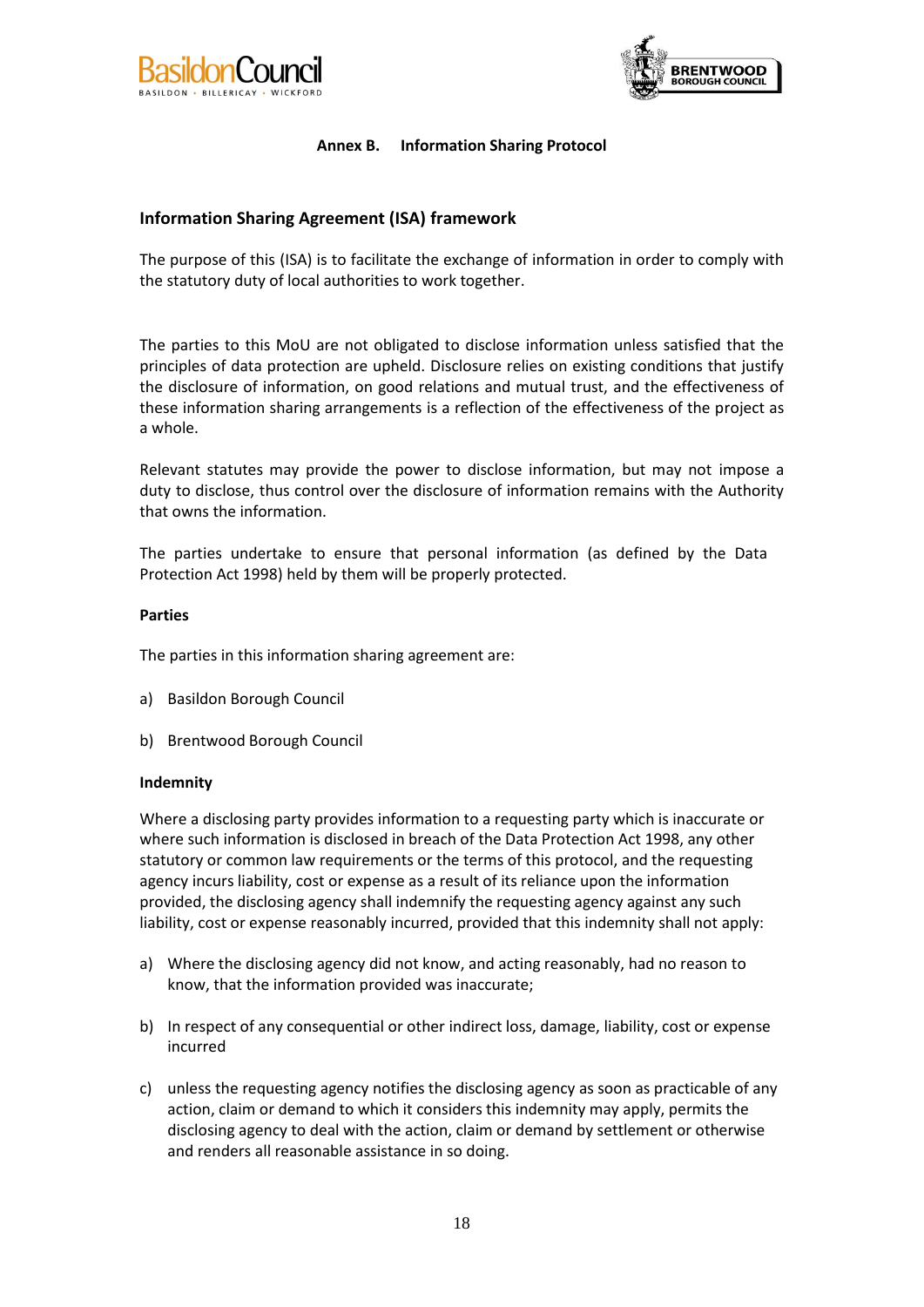



# **Annex C. Sponsors' Board Terms of Reference**

- **Remit:**
	- Approval of Project Plan
	- Approval of variation to the MoU
	- Review and Approval of Consultation Document.
	- Take into consideration the perspective of Brentwood Planning Committee
- **Decision-making:**

**Authority One:** The Leader of the Council, Cabinet Member of Regeneration and Planning and Chief Executive

**Authority Two:** [The Leader of the Council, Chair of Planning and Development Committee and Chief Executive

#### **Meetings:**

 At a frequency and form mutually agreed and convenient for the parties to the MoU.